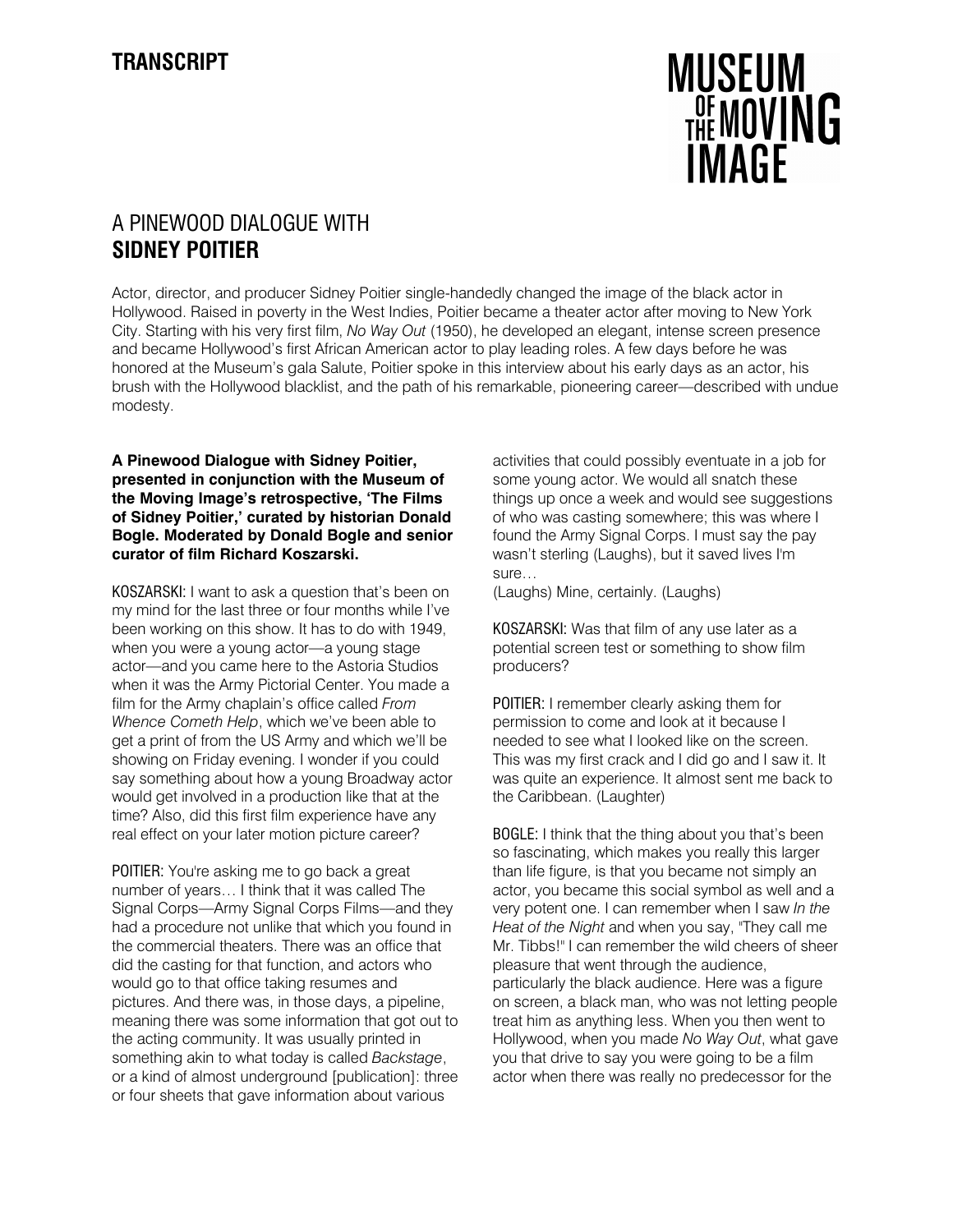kind of figure you became? What motivated you, can you tell us?

POITIER: When I was a kid in the Caribbean, in the Bahamas, I used to go to movies a lot. Movies cost a sixpence in those days and a sixpence was hard to come by. I remember I used to do all kinds of illegal things to come about those six penny pieces. One of the things I used to do was to sell peanuts. I would parch them myself in the shell, we would fill tiny little bags with them, and we would go and stand around in front of the theater, which was not permitted by law. We were panhandling and selling and with my little profits I would go and see these movies myself.

Because the kinds of films that they showed in those days were mostly Westerns, I fell in love with Westerns. And because it was actually a semiprimitive kind of cultural area that I grew up in, I didn't know the geography of the United States and I had no idea what Hollywood was like. I had no idea where Hollywood was. But from the screen I read that the cowboys that I admired were almost always in this place called, "Hollywood." (Laughs)

So when I got to be about twelve or thirteen I began dreaming of one day going to Hollywood to be a cowboy, but not in movies because I thought that is where cowboys actually did the work that cowboys do (Laughs). So my sister who, a very dear sister, a friend, asked me one day, "What are you going to do when you grow up?" and I said, "I'm going to go to Hollywood and become a cowboy." And I fully meant with the knowledge I now have that I wanted to go to Texas and work the cows. When I discovered the difference, it was too late. (Laughter) But I came to America and I got involved with theater.

BOGLE: The American Negro Theater?

POITIER: Yeah. And it was not until then that I began really making a commitment to become an actor and that was an accident.

BOGLE: There's that story that you stumbled across an ad in The Amsterdam News?

POITIER: Yeah. There was—and I suspect still is—a newspaper called The Amsterdam News, a black newspaper. When I was very young, I came to New

TRANSCRIPT: A PINEWOOD DIALOGUE WITH SIDNEY POITIER PAGE 2

York. And I had no friends or relatives here so what I did to earn a living was I washed dishes a lot. I could get those jobs fairly easily. I would be washing dishes mostly on a pay-as-you-go basis, meaning that it was during the war and if you got a job as a dishwasher you could get paid the same evening. I was what they called a "relief dishwasher." And to get those jobs, The Amsterdam News had a want ad section.

Opposite the want ad section was a page—the theatrical page. Now I was not accustomed to reading newspapers so I didn't know what a theatrical page was. I glanced over—true story—I glanced over at the theatrical page and I saw a familiar phrase, it said, "Actors Wanted," very much like on the—on the other page it said, "Dishwashers Wanted" or "Foreigners Wanted" (Laughter) and "Elevator Operators Wanted." So I thought, "Well I've been trying this dishwashing thing, (Laughter) I might as well see what this other thing is about."

I was at 125<sup>th</sup> Street. The address in this article said, "The American Negro Theater, 135<sup>th</sup> Street on Lennox Avenue," and it gave the number on 135<sup>th</sup> Street that was the basement of the 135<sup>th</sup> Street library, that's where the American Negro Theater was housed at that time. And I decided to go. Actually I was on my way to another dishwashing job, and I thought, "Well, before you go downtown and do that, why don't you check this out." So I did.

I walked in and there was—much smaller than this but the same kind of feeling—a small theater. And there was a stage—not quite as high as this—and it was empty, there was one man there. And I said, "Hello," and he said, "Yes?" I said, "Is this the place where the actors are wanted?" (Laughter) And he said, "Yes, come in." He said, "Are you an actor?" I said, "Of course," (Laughter) and he said, "Okay." He said, "Where are you from?" I said, "Florida," which in part is quite true. And he asked some questions about what kind of acting I had done down there and I mumbled something. And he said, "Okay here's a script," which of course was the first problem I had because I had never heard the word "script." I didn't know what a script was. But he handed me a soft book. I took it. He said, "Why don't you go up on the stage and read the part of John?" I said, "Okay." And he said, "It's page…" and he gave me a page number.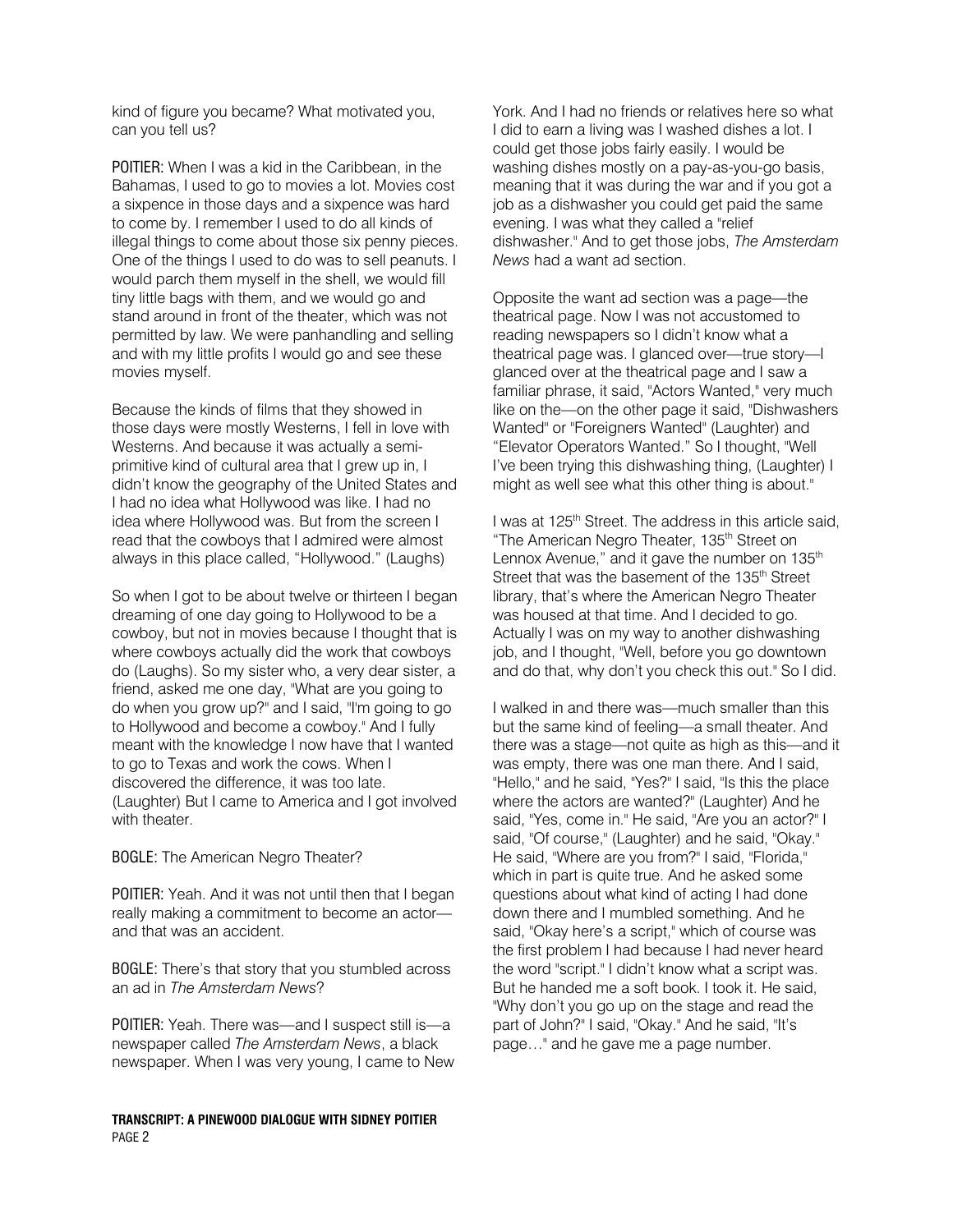I went up on the stage and I opened the book to this page and there were a lot of names, "John…" and underneath "John" were words. Then there was another name and underneath that name were words. Well I got it very quickly, I said, "I better read what's under John." (Laughter) So he said, "When you're ready," and I proceeded.

Now I have to forewarn you that I was fresh from the Caribbean—but I mean fresh—and I had the worst Caribbean accent—depending on how you look at it—or the best Caribbean accent (Laughter) that I ever heard. Now on top of that problem, the fact that I went to school for a year-and-a-half and I had to get out and go to work at the age of twelve, so I could not really read very well. I was terrific on one syllable words like "is" and "and" and "I," but I really was not able to read very well. And hence I had no real reading comprehension, and fairly simple words would trip me up. I was aware of this as I was going through this first speech, so I started to read this first speech, and I was going to be careful therefore. I was not going to rush and stumble over any words. So I said, "And, so, John, is, my, name. Oh, yes," etc., etc.

Well I didn't get through the first speech. I heard "slam!" That was his script slamming shut. He came up on the stage furious and started verbally abusing me. He was a big man and he took me by this ear and he started to lead me. Mind you, I'm just fifteen years old and he starts to lead me to the door and his running commentary was, "You shouldn't." He said, "What're you going wasting people's time?" He says, "Why don't you go, hear me good. Why don't you get out of here and go find yourself a job as a dishwasher?" (Laughter)

By the time we got to the door, he had said that he had listed for me all the problems I would have to overcome. He spoke about my accent. He said, "You can't be an actor with an accent like that, you're just wasting my time, you're wasting your time." And so on and so forth, and just, "get out of here."

When I was outside and walking towards  $7<sup>th</sup>$ Avenue, I wondered how he knew I was a dishwasher. (Laughter) I thought there was something in my appearance, in my eyes, in my persona, an aura that he read and I didn't like that. I resented it deeply because it implied that he was, unless I did something about it, making a prophetic

#### TRANSCRIPT: A PINEWOOD DIALOGUE WITH SIDNEY POITIER PAGE 3

remark. He was limiting my life; he was circumscribing my existence; he was pigeonholing me—not intentionally, but this is how I read it. And I said to myself, walking towards  $7<sup>th</sup>$  Avenue, "I am going to be an actor, to prove to him that I have more stuff than just dishwashing. And when I am an actor I will go back to him, prove it to him, and then I'll walk away and give up this acting business because I don't want to be an actor anyway." (Laughter)

That day I went downtown in New York City and got a job, as usual, as a dishwasher, and with the money I earned over the proceeding days, I accumulated thirteen dollars. I bought a radio. From that day on for six months solid, I listened to that radio every day, every night, when I wasn't at work. I intended to change my accent, so I listened to Americans speaking. So I got to a point where I began to lighten the a's and I picked up rhythms. There was a man on the radio in those days by the name of Norman Brokenshire and he used to do the introduction for the United States Steel Theater of the Air. He had a wonderful, wonderful speaking voice. And I listened to him, [and to] all the commercials and everything I heard, because words were being said by Americans.

Anyway, six months later I went back—actually it was more than six months, it was a little more—Six months later I went back and I said, "I want to know how one gets into this acting school that they have there at the American Negro Theater." And they said, "You have to audition," and I said, "Well I'd like to apply for an audition." They said, "Fine." I said, "What do you do?" They said, "You come in with the audition material on this certain date, and you go up on a stage, and you do a little audition—you do like a five minute audition—and they will determine whether you have the qualifications for being able to enter the school." And I said, "Terrific."

I left not knowing that one had to have a scene from a play or something, so I went out and bought a True Confessions magazine (Laughter) and I memorized the first two paragraphs of some silly story about a detective. I got it down, I felt I was really ready, and I went there this particular night for my audition. Mind you, I was alright, I was in good shape wearing my best clothes, I had my True Confessions magazine and when I got there I looked around and I saw other youngsters with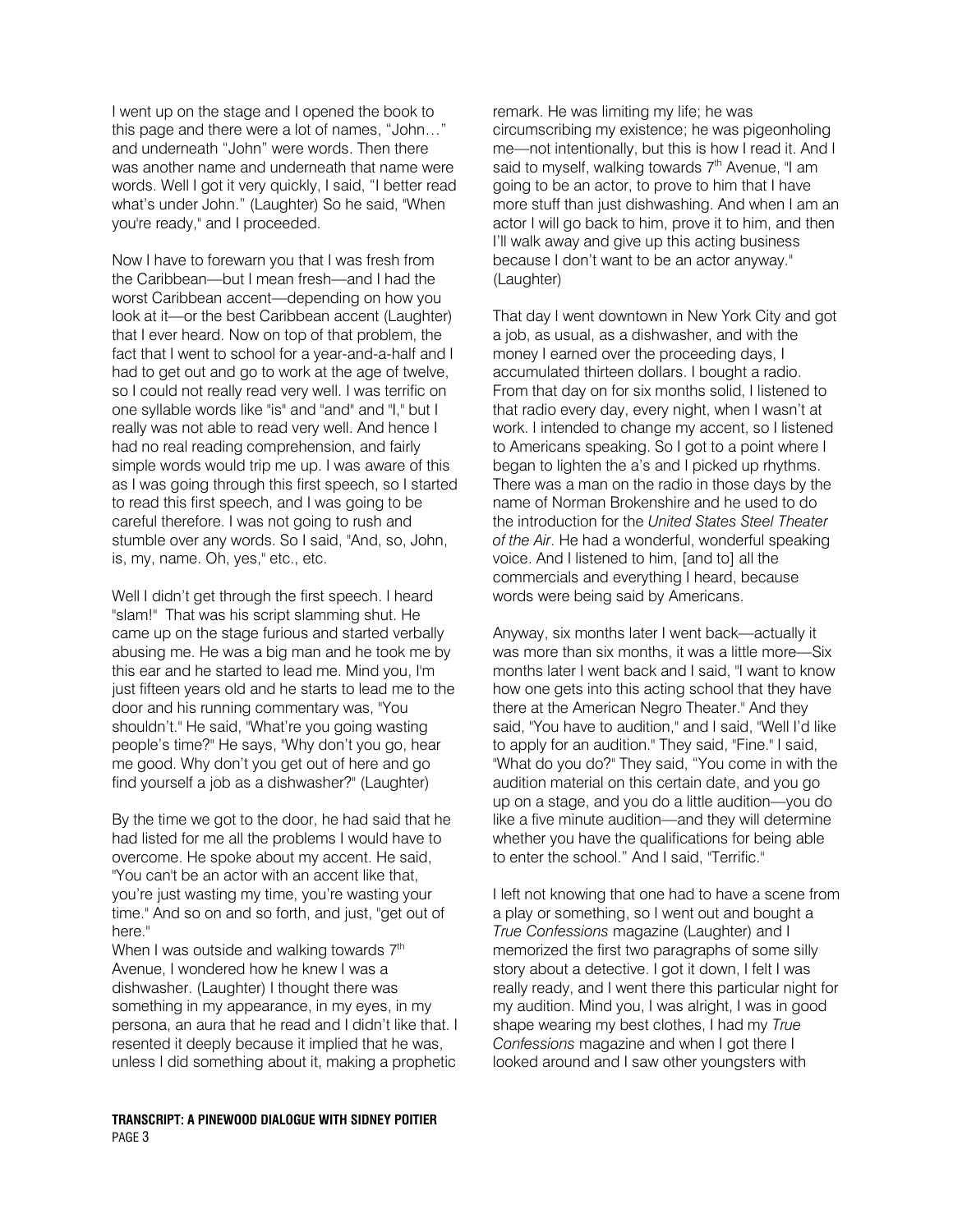these soft books. (Laughter) I wondered, "What were they doing with all of these soft books?"

Anyway, the first guy got up there with his soft book and he opened it, and he's looking at it and the guy says, "Are you ready?" He says, "Yeah." He says, "Take your time," and he puts down the soft book, he gets up there, and he does his audition. Sometimes two kids or three kids in a scene. And I figured that I was in trouble by now.

My turn came and I went up on stage; I was petrified. I went up on the stage and they said, "We would like you to do what you're going to do and then we want you to do an improvisation for us, too." (Laughter) I figured if I kept my mouth shut, I'll figure out what improvisation means (Laughter). So I got up there and I started this scene of two paragraphs from True Confessions magazine. Now you can imagine what it is doing an audition from such material. Instead of playing words in a speech, you're saying, "And Frank walked around the corner, and as he crossed the street there were cars going back…" (Laughter) Well, about halfway through I got the idea that this wasn't going (Laughs) so well but they let me finish and then they gave me an improvisation.

They said to me that they were the heads of the American Negro Theater—Abram Hill, Osceola Archer, and other people who's names I don't quite recall at the moment. Frederick O'Neill was not there this night. Frederick O'Neill was the chap who threw me out. (Laughter) They said, "Here's the improvisation. You're in the jungle, you're alone, your buddies have all been killed, and you're the only one left. They are faceless, you can't see them, and you know they're out there and you are the only survivor. We want to see how you handle the situation." And I said, "Okay."

Well the first thing that jumped into my mind was one of those James Cagney things. So naturally I had a Tommy gun… (Laughter) So I said, (Laughs) "Alright, you rats. Come and get me you dirty rats." (Laughter) And then I started doing my regular, "dada-da-ra-ra-ra." Then I got hit by return fire, right, so I dropped my imaginary Tommy gun and I was holding myself, I got hit, and I was just kind of stumbling around the stage. But to really play this I had to fall down, but I was wearing my best suit. (Laughter) Reality overwhelms us sometimes, so

#### TRANSCRIPT: A PINEWOOD DIALOGUE WITH SIDNEY POITIER PAGE 4

halfway down I put out my hand and I wound up like this so I didn't get my suit dirty. (Laughter) They said, "Thank you," and the procedure was they would let you know within three days. They let me know three days later that I was rejected.

Well, it broke my heart. So I thought of any way I could get in, and I was fairly observant there at this particular place where the auditioning was held, so I said to them, "You know, I noticed that you don't have a janitor to clean the stage and such and such." I said, "I would do those janitor works for you, because it only requires maybe a couple of hours in the evenings, if you let me come to the class." Well they were impressed. They wanted to know why this kid was so determined. Anyway, they said, "We'll let you know," and two days later they made a decision and they said, "We'll take you on a trial basis and we'll see how you do. We'll take you for the first three or four months, then afterwards, if we decide at that time you're not material, we'll let you out." And I said, "Deal."

I was washing dishes or did whatever I was doing during the day, and I would go there for the evening classes and then I would clean the stage and I do all the necessary janitor work. And after the first semester, they came to me and they said, "It's not working out." (Laughter)

But at the end of that semester, they did, as was their custom, a student production. And by now I had developed some camaraderie in the classes and some of the other kids went to bat for me, saying, "If you're going to do a student production, you should let him do it." The person who directed the student production went outside to hire an actor—it wasn't a hire because nobody got paid, but to bring in an actor who wasn't a student in our class—an actor named Harry Belafonte, (Laughter) and gave him the choice part. My compatriots in the class said that it would only be fair if they would allow me for the period of the production to understudy Mr. Belafonte and that was the compromise.

So I understudied for Harry Belafonte whose father was a janitor up on Amsterdam Avenue uptown in an area they used to call "Sugar Hill." Harry used to help his dad take out—in those days they burnt coal, and you had to shovel the coal out into big cans, and you'd take the big cans up and put them on the sidewalk because they came to get those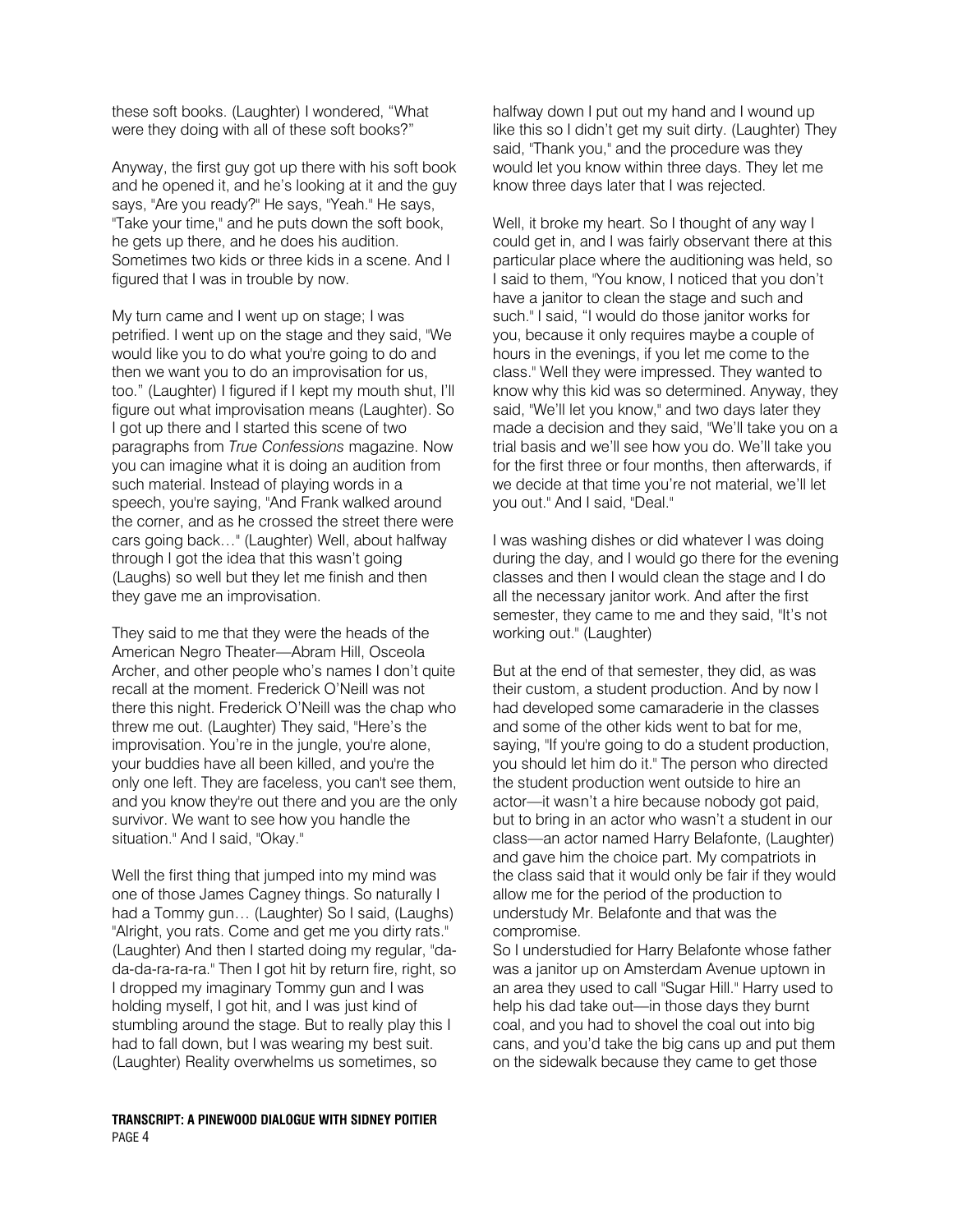cans certain days. It was quite a chore for Harry, and on that particular night when Harry had to be helping his dad—it's incredible what I'm telling you (Laughter)—a Broadway director, who himself had done the student production before, at a college, was invited by the directoress to come and see what she was doing with it. He came, they waited for Harry to get there, he was late, she said, "Okay Sidney, would you get up and read the part until Harry arrives." And I got up there and I played Harry's part. Harry didn't show at all that evening. I went through the whole play, and that man said to me at the end of the evening, "Come to my office on Monday. I'm going to do a production of the Greek comedy Lysistrata and I'd like you to read."

And I went. Of course I didn't sleep until Monday. (Laughter) I went that Monday and I got a job, my very, very first job. And it was heaven. I rehearsed and four weeks later the play was about to open, and I was excited. I was working with Hetta Mulson and Babe Wallace and a lot of very good people and on Broadway and I was making seventy-five dollars! (Laughter)

Five minutes before the curtain went up, I saw that all of the experienced actors were over at the curtain, and they did this [makes squinting gesture], and I wondered what they were doing. There was a little teensy hole there that they could look out and see who was in the audience. I didn't know that. I went up when it was vacant. I saw 1,200 people (Laughter) sitting out there. I turned to stone. I was so scared. Then I heard, "Curtain."

The curtain went up, I was in the first scene and I was on about two, three minutes after the curtain. I was standing in the wings and I couldn't move. The stage manager gave me a shove—true story—gave me a shove, and I went out on the stage and as luck would have it or fate, I was looking across the stage. The audience was out here, there was no reason for me to look out there, but I did then. (Laughter) I forgot every word I was supposed to say. I had nine lines to speak. I looked at the actor I was supposed to address and I gave him line number six. His eyes went like that (Laughter) at which point he gave me the correct line to try to get me back on track. I gave him line number three. For some reason the audience started laughing, I was convinced they were laughing at me, so I got more scared. It was so terrible, I stumbled through just

#### TRANSCRIPT: A PINEWOOD DIALOGUE WITH SIDNEY POITIER PAGE 5

getting the lines all mixed up and finally at the end of it I walked off there. I was so ashamed. I went up stairs, I was wearing this very nice Greek costume, I got out of it, I put on my suit, and I just knew that was the end of my brief sojourn into the theater.

I left the theater and I went up to Harlem. About 11:20, no about 12 o'clock—in those days, believe it or not, in New York City there were thirteen newspapers—anyway, ten of the thirteen newspapers trashed the show. And they said, "Who was that kid (Laughter) who came out there and just broke up the whole audience?" I said, "Wait a minute, wait a minute." That was my introduction to theater. (Laughs, applause)

BOGLE: Well that's a great beginning. I'd like to ask you about something that happened a little bit later, once you got to Hollywood. You did No Way Out, and then you did a film I liked very much, which we're going to show in the series: Cry the Beloved Country with Canada Lee. Then you were about to do The Blackboard Jungle—and this was the '50s, it was the period of blacklisting in this country—and I don't know if most people realize that you did have certain problems with this. Is it true that at one point you were asked to sign a loyalty oath, or to repudiate people like Canada Lee and Paul Robeson? Can you tell us something about the atmosphere then?

POITIER: Well, yeah, that happened before I went to Hollywood, actually. There was a climate in town. It was the McCarthy period. It was, well let me put it in its proper perspective and context. I did a television show for NBC.

KOSZARSKI: A Man is Ten Feet Tall. [An episode of The Philco Television Playhouse.]

POITIER: Yeah. And let me take you even farther back. There was an organization called the Negro Actors Guild, remember that? There was a man who was a part of that guild who—a black man who was—he was an informer, and he caused an awful lot of black actors to become blacklisted. I had no idea that I was being victimized in that regard because I had so many problems getting work anyhow, so there was another kind of blacklist operative for me. But anyway, because of having gotten the job in Lysistrata and other things, I was a member of Actors' Equity. And the only place to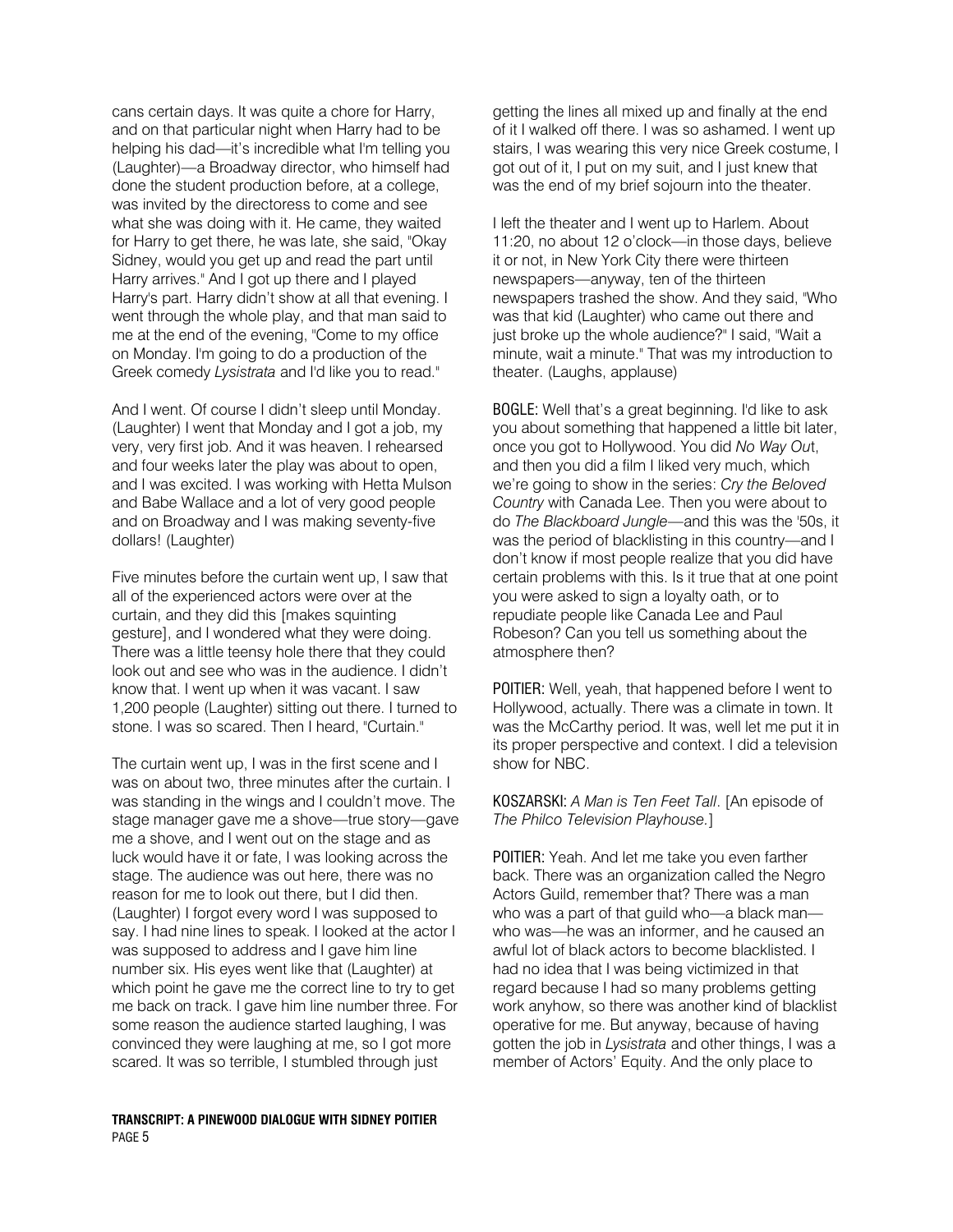raise your complaints about the lack of job opportunities is on the union floor, and I did. I did in concert with lots of other actors. He sent my name in. And I didn't learn this because I wasn't getting any work anyhow.

I didn't learn that there was a question about my loyalty until I was asked to come to see about a television show called A Man Is Ten Feet Tall written by someone I knew. So I went, and they liked me, and they wanted to use me. I said, "Terrific." I made a deal, money arranged, and they said that a lawyer from NBC wanted to see me. And I went to his office and I thought it was about the contract. It turned out he wanted me to explain why I had worked with Paul Robeson. "I really had not worked with Paul Robeson," I corrected him. "I appeared with Robson on several occasions to raise funds or to support a cause, but I was never paid for it." And he said, "We need an explanation as to why you did that." And I said, "I did it because I felt it, because I honestly believed that what he was fighting for was something one should lend support to." And he said, "We can't use you until you repudiate that behavior." He moved on to Canada Lee, he said, "You also know Canada Lee…"

Anyway to make a long story short, I said to NBC, "I will not sign it, and thank you very much for the job offer, but that's the way it is." They wanted me to sign something. The production was—I've forgotten who was the producer—anyway the writer Robert Alan Arthur, a friend of mine, came to my house to try to work out a compromise. I told him I could not work out a compromise. I remember being so angry because I had thought then—and I think now—that Paul Robeson was one of the most remarkable men I'd ever met, and to ask me to deny him was an offense to me. And I remember being so angry in the lawyer's office I started to cry. But anyway, I was told by Robert Alan Arthur to report for rehearsal. I did. I expected to be approached again and never was. I believe had I been approached again I would not have signed it. The upshot of it was, somehow or another, I never heard again from the lawyer.

Then it happened to me in Hollywood. In Hollywood, I was doing a picture called The Blackboard Jungle and the question arose again. And I said, "I can't do that." Luckily the picture was being directed by a man named Richard Brooks.

#### TRANSCRIPT: A PINEWOOD DIALOGUE WITH SIDNEY POITIER PAGE 6

We were in rehearsal on the set one day and the word came down that they wanted to see me in the legal department. On my way to the legal department—Richard Brooks apparently had some inkling of what they wanted from me—he said to me, "I want you to do this picture. Whatever happens up there, I want you to do this picture." So by the time I got up there I was fortified, with my own convictions plus his support, or what I read as his support. And I went up there and they raised the question again. But in Hollywood, what it was there was an organization here in New York called Red Channels. And my name was in Red Channels for whatever reasons. I believe it came from that chap…

BOGLE: James Edwards was on the scene in 1949, and so was Juano Hernandez. You were the only one who was able to go on to a really significant, powerful career. Could you tell us something about the forces at work within the industry there?

POITIER: Well, I think there was a historical influence at that time. History was such that America was about to face a very painful period. That has to be counted in the mix. Simultaneously, there were a half dozen or so mavericks in Hollywood making films with some currency in the industry. Mavericks, men who by their values and by their view of the world wanted to express themselves in social terms. And it's interesting that I worked for almost all of them. The first picture I did was a picture that was produced at a studio headed by Darryl Zanuck, who had some degree of courage. It was directed by Joe Mankiewicz who—again, one of those guys, maverick-type guys who had a passion. So that was in the mix. I came along with certain qualifications, I cannot articulate them for you, I don't quite know what they were, but obviously I had them. That was in the mix.

So from my standpoint, in terms of what I brought, whatever it was, I happened to have been standing at the right place at the right time, where the atmosphere socially, politically, and philosophically were swirling around me. I happened to be at that spot. I believe that had there been another chap at that spot with a requisite set of qualifications, it would have been him. I don't think that the industry was then prepared to entertain two such happenings. So it was a combination of those things. We were in the Civil Rights movement. It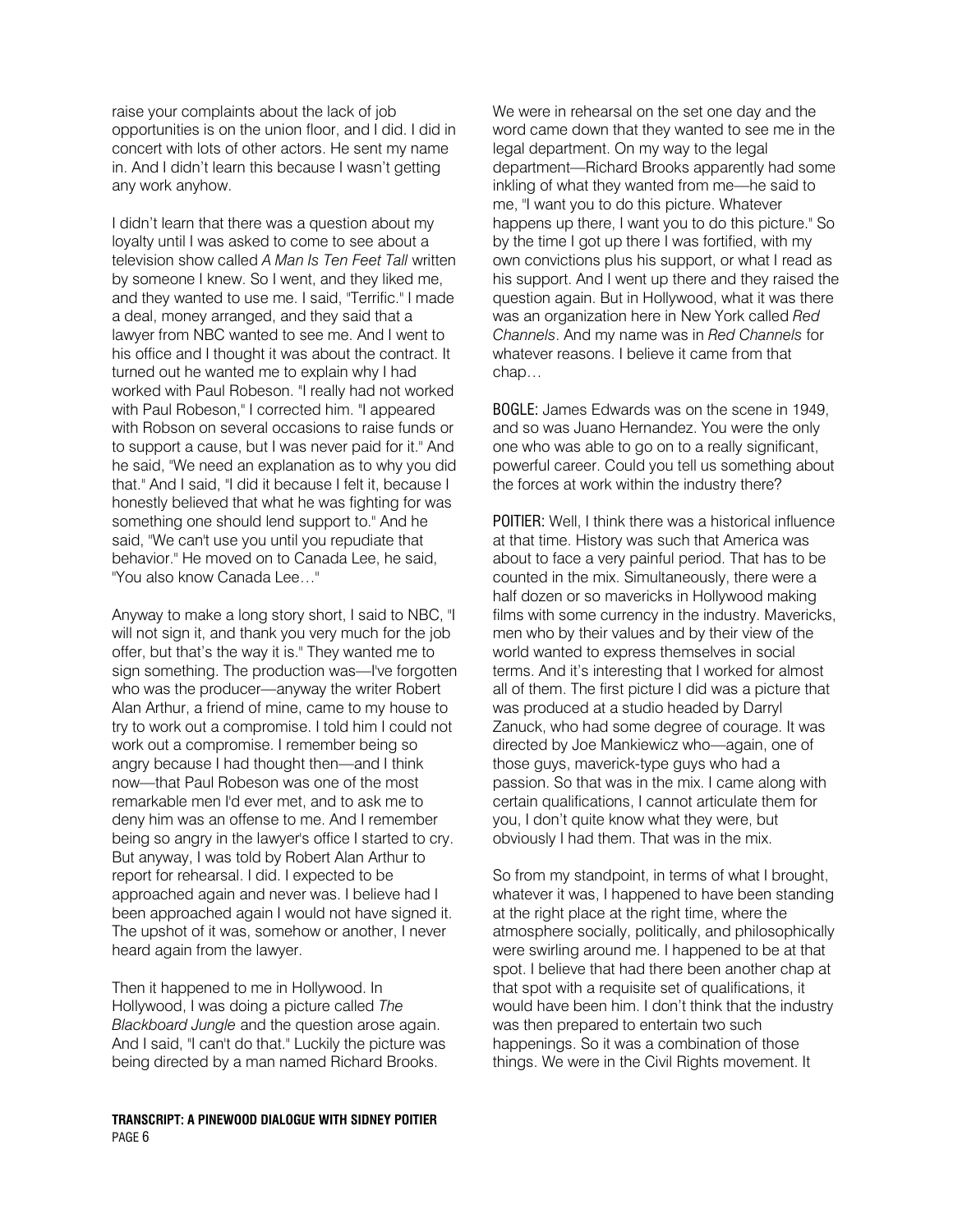was boiling—just minimally—under the surface. And there was such a broad range of injustices, in terms of the minority communities in America at that time, that the response to that injustice had developed an energy of its own that could find no release. And there were men, see, there are always men of good will everywhere. Oft times they were in woefully small numbers, but they were present just about everywhere. And the film industry was no exception. Those half-a-dozen guys, at that time, plus the civil rights period upcoming, plus whatever I was—

BOGLE: Plus your great talent.

POITIER: Well, thank you. (Laughter) All of those things came together at a junction, and my career happened. There is an intangible set of energies involved in the success of anything. Success is missed by fractions of a second. So there is an intangible element that we sometimes characterize as luck, we sometimes give it a mystical flavor. But whatever it is, we cannot control it, we cannot request it, we cannot manipulate it. It happens. We, with hindsight, might be able to analyze it. Generally, we could say (as I'm doing now), "Civil Rights movement, the maverick guys, the winds of change, my presence… all the forces coagulating to bring about what happened." But there's no way to really know. I could have gotten up one day and left the house a second earlier or a second later and none of this would have happened.

AUDIENCE MEMBER: [Question about working with Spencer Tracy and Katharine Hepburn].

POITIER: It was a great experience, as you can imagine. They were remarkable: he was a remarkable actor, she still is a remarkable actor. What I remember most about them was the day I was supposed to play a scene with them where I go in and talk to them about their daughter. I had known the words backwards, I could say them in my sleep, and through the rehearsal it was fine. Then the stage got quiet, the camera rolled, I walked in, and there they were sitting there. I looked at them and in my mind I heard, "Oh my God, there's Spencer Tracy and Katharine Hepburn!" And I forgot my lines. I forgot my lines about 25 takes. Then I asked Stanley Kramer— precisely what I say is what happened—I asked him to send them home please. And he did, and I played the

#### TRANSCRIPT: A PINEWOOD DIALOGUE WITH SIDNEY POITIER PAGE 7

scene—the big close-up of me—to two empty chairs with the script person reading their lines. I couldn't, I just couldn't remember the words with them around. After I got that scene off my back, I was fine. I was fine.

AUDIENCE MEMBER: Which roles were the furthest removed from you personally?

POITIER: I think what was farthest away from me was Porgy and Bess, because I didn't want to do it. And I did it, but I did not want to do it. I chose work on the basis of how it helped me to define myself. I always have done that. And I started doing it early because I always wanted my work to distinguish me from dishwashing. Unless it did that, I couldn't play it, and wouldn't play it—and would not have played Porgy and Bess.

But I was in the Caribbean working on a film, in the Virgin Islands, on an island where there was no telephone. We got away from the island once every two weeks to go to St. Thomas for one evening of some kind of recreation. On one such trip from the island, I spoke with my agent, and I learned that my agent was then in New York and that he had an affiliate agent in California. The affiliate agent, a lady who knew Sam Goldwyn (who was the producer of Porgy and Bess), had promised me to him. And I said to the agent, "You just tell her that she made a mistake." She had not contacted me, and had she done so I would have told her, "I have no interest in that." I went back to work on the picture, and when I was finished and came back, I came into a brouhaha.

It was messy. Sam Goldwyn was now exposed in terms of his ego. He had made statements that he had his cast and I was going to play Porgy. So as gently as I could, I tried to let Sam Goldwyn know that I was not interested in playing Porgy. But it was too late. I was adamant, and he was adamant, and it got to a very tight spot.

There was a woman in Hollywood at that time, her name was Hedda Hopper. Hedda Hopper liked me a lot. She used to wear funny hats and I suspect the reason she liked me a lot was that every time I saw her I said, "Where did you get that hat?" Anyway, she and Sam Goldwyn were not on speaking terms, and she called me once and asked me when I'd gone out to talk with Sam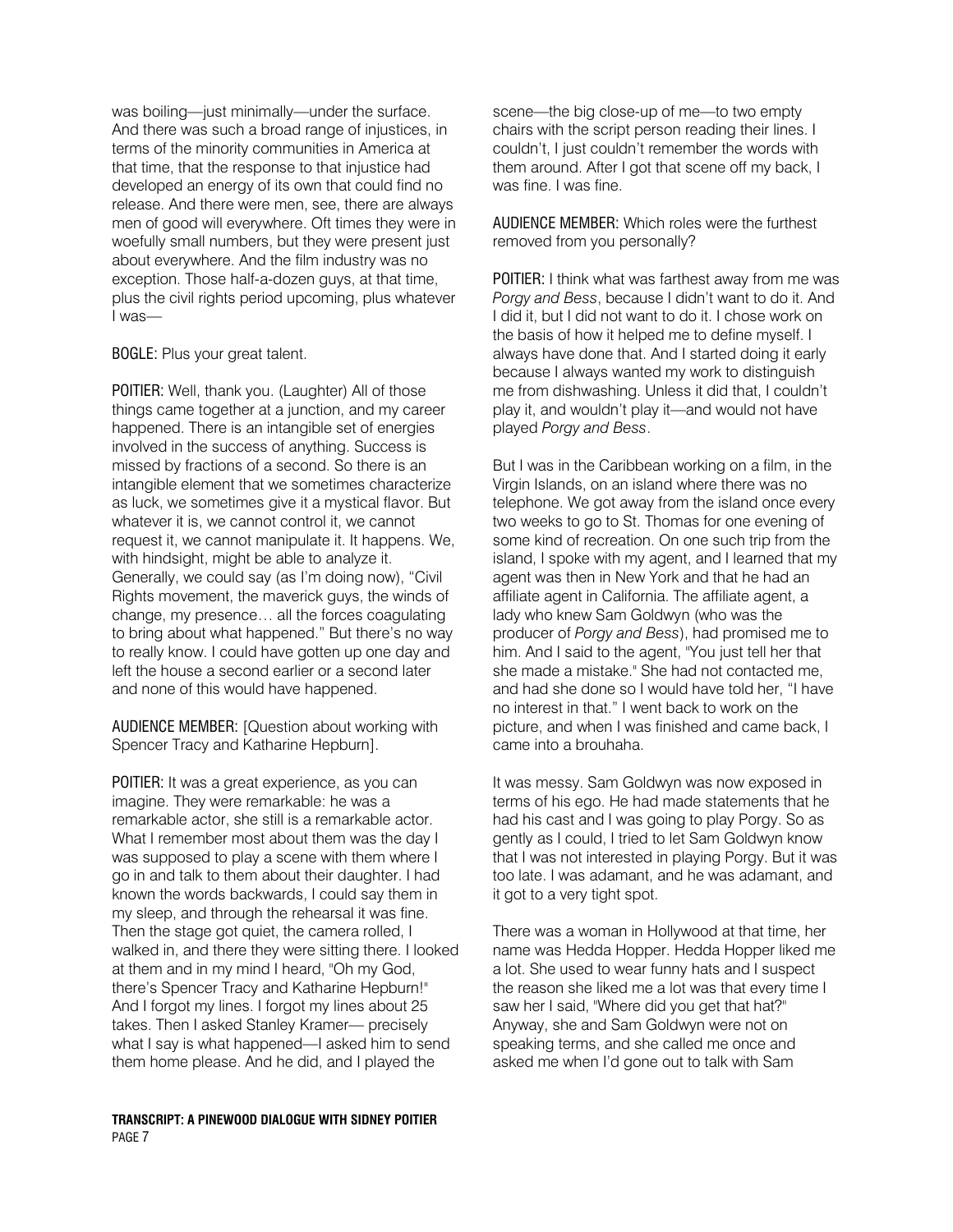Goldwyn about Porgy and Bess, to tell him—man on man—that I couldn't play the part. She called me while I was out there and she asked me to come to her office. So I went in and I laid on my usual comment about her hat. And she said to me, "Sam is a very powerful man. And you're in a spot. You're really in a spot." She said, "He is powerful enough if he chose he could stop you dead in your tracks."

There was a man named Stanley Kramer who—on that trip, while I'm wrestling with this question—sent me a script called The Defiant Ones. I thought that was my out. I read it and I loved it, and I said to the agent, "Tell him, that's the script that I want to do." And I knew that that would get me out of the Sam Goldwyn picture. He went to him and he said, "We're going to do your picture." And Stanley said, "I was told by Goldwyn that he has a commitment. And I don't want to get into a fight with Goldwyn. If you clarify your situation with Goldwyn, we'll go to work on the script." Goldwyn wouldn't let me out. So, in order to do one, I had to do two.

Stanley Kramer was a liberal in the best sense. There was a time when the dictionary definition of liberal was pretty wonderful. And there was a time when liberal was another word for fairness, honesty, integrity, justice. Well, to me it still is. (Applause) Kramer lived his whole life that way. His body of work was an expression of how he felt, his values, et cetera.

Now he took upon himself, at the peak of his career, to make a very controversial film. [Guess Whos' Coming to Dinner] He made it as commercial as he could, but make no mistake about it, that was a controversial film in 1968 in the United States. Because of his skills as a filmmaker, he fashioned it in a manner that made it interesting, provocative, entertaining, an overlay of humor. And the picture worked, it really worked. But the picture was a controversial film. And it has been criticized. A lot of people said, "Well, he was too perfect. He was a doctor, and he was so educated, and the family was a very liberal family and he was a newspaper man." The truth is, it was necessary at that time to fashion it that way. You have to remember that Lena Horne was excised out of musicals and she was alone singing a number, just thirty years ago in this country. She would appear in an MGM musical and it went to the South and they would cut her out. Same country ten years later, Stanley Kramer

#### TRANSCRIPT: A PINEWOOD DIALOGUE WITH SIDNEY POITIER PAGE 8

makes Guess Who's Coming to Dinner. So you have to see that film in its proper respect, what the circumstances really were, and if you did you would see that Stanley Kramer was a very courageous filmmaker. One of his problems today, at the age of seventy—close to eighty—is that he is a painful reminder of the absence of courage on the part of an awful lot of guys. (Applause)

BOGLE: In talking about Guess Who's Coming to Dinner—and you had a number of great successes around that time, commercial successes… To Sir With Love was another and, of course, In the Heat of the Night—but you've said that when you started directing films, your career really went in a different direction. How did you respond to some of the criticism that came out in the very late '60s about the perfection of the character in Guess Who's Coming to Dinner? Did you decide you really wanted to make an image change, or to make a new kind of film?

POITIER: No, it wasn't an image change so much as a search for longevity. I had spent my life in this business, in films. I learned a great deal about films, and I know, for actors (especially principal players), the usual pattern: as a principal player approaches the age of fifty, he begins to lose fashion. Character actors tend to be able to go on much farther. I am essentially not a character actor. And I didn't know I was still going to have my hair at sixty-two. (Laughter) I wanted to learn about producing and directing films so as to enhance the possibilities of staying at the game I liked. That was it. Not an image change, because I had no problem—I didn't—with whatever my image was. What I wanted to do with the films that I directed, I wanted to create films that would give black audiences a greater sense of personal expression. But it wasn't an image change. You can't change your image. The directing was intended for when I was older, and I got fatter, and the chin becomes two chins. I wanted to continue to take advantage of what I'd learned, and stay around.

AUDIENCE MEMBER: [Question about the social impact of In the Heat of the Night, and Poitier's own importance].

POITIER: No, I think it's Norman Jewison's accomplishment, he directed it. And I think it's Stirling Stilliphant's accomplishment, he wrote it.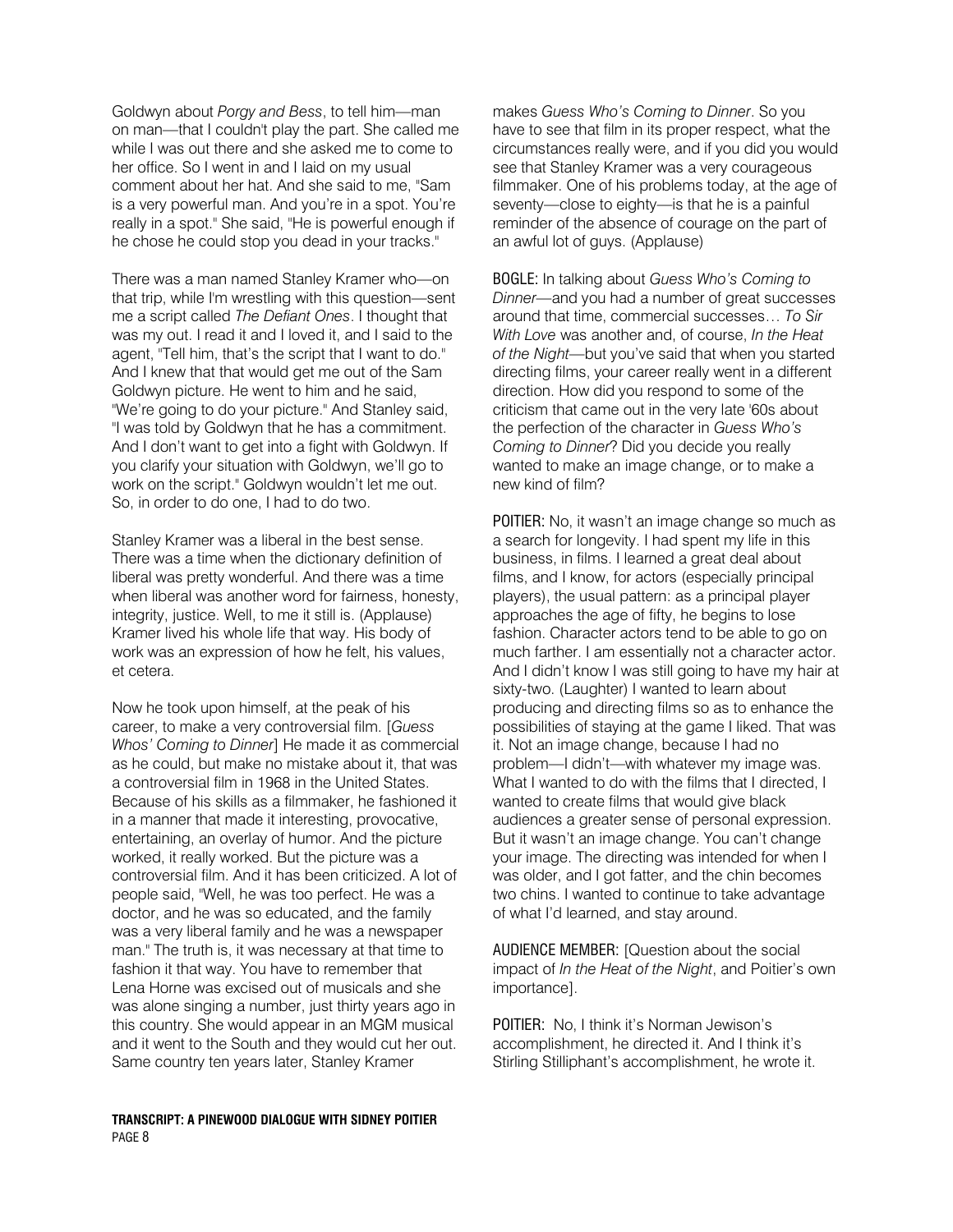And Walter Mirisch produced it. I was, again, exemplifying that mix. I was there, and they were there and we came together and it happened. Objectively, I cannot overstate the contribution of each one of those people. And, objectively, I have to say that mine was smallest of all. I was the actor. I brought no philosophical point of view to the project. They did. Because Walter Mirisch saw some value in putting that story on screen and Norman Jewison saw some value in directing that film as well as he did…

AUDIENCE MEMBER: [Question about winning an Academy Award in 1964 for Lilies of the Field.]

I was in concert with very powerful actors. Albert Finney was up that year. I think Paul Newman was up that year. Some other guys were up that year…Rex Harrison. And I was sitting there. I had rehearsed how to behave when one of their names was mentioned. Because, the moment the guy is announced they put the camera on a guy who loses. And I had my smile all ready and my applause, I was going to applaud that winner. The moment came and as we got to it, second by second I tell you that the old heart—thank you God for making it good and sturdy—it was just a beating and a beating and a beating. And when they said, "The winner is … Sidney Poitier!" Up came my smile and I was about… (Laughter) I said, "I won!" I leaped out of that chair in that auditorium about six feet and I want to tell you, my cool was gone. I just stood around telling people in the aisle, instead of going down to get the statue, I said, "I won, I won, I won."

Now, I like to be prepared for any eventuality, so I had written me a few words in case the amazing had happened. And I memorized it pretty good. I got up there, and as I got to the podium, I forgot. Anne Bancroft, who gave it to me—I think it was Anne Bancroft, right?—Anne Bancroft, who gave it to me, (Laughter) she gave me the statue, and I've got it, and suddenly I've realized that I had gone blank. Luckily, they were still applauding. So I said to myself as I'm smiling, I'm saying, "Think hard, your lines! What are you going to say? Come on, come on…" And as the applause died down, it came to me. And I read off what I had memorized to read off. It was a great, wonderful night, for me. I mean it really was, terrific. I took the statue to the

local pawnshop two days later… (Laughter) I'm just joking!

AUDIENCE MEMBER: Did you feel "blacklisted" in the 1970s because of the new types of films that were being made?

POITIER: Yeah. Well, that was—it wasn't a blacklist so much as I was out of favor, in a way. And my interpretation of that is there was some validity to their point of view, but more than the validity of their point of view was a human element, which was as follows.

I don't know how I would have reacted had James Earl Jones gotten all those jobs when there were 120 of us out there, all capable, all able to do the job. Most thinking they can do the job better, and indeed some could. And month after month, the two choice jobs that come along, James Earl gets them. Then two more come along in the same year, James Earl gets them. And then a second year, James Earl gets them. And the 120 or 119 others of us have not had even a smell. I think that does something—that would do something to me. I believe it did something to my compatriots. It was an unfortunate time for me, and for them. It would have been better—but life doesn't unfold that way—it would have been better if there was a more equitable distribution of the forty-two movies I've made. There wasn't. There were responses to them.

Also a part of that was the fact that I had no leverage. I had one option and that was to refuse to do films that I didn't want to do. I exercised that option often, but that not withstanding, most of the parts I got were conceived by whites—mostly white men, written by whites—mostly white men, directed by whites—mostly white men, financed by whites mostly white men. That was the fact of Hollywood. I sometimes wonder how I persevered through those times. It was difficult because my fellows were my friends. I had to vortex with them, daily, and I had to look in their eyes and say, "I'm going off to Hollywood, again. I'm going to California, again."

Now, the kinds of parts I played were parts that were designed to include the larger audience. That's the bottom line for all filmmaking. They want to get to the larger audience. The larger audience in America is white. There's no getting around that.